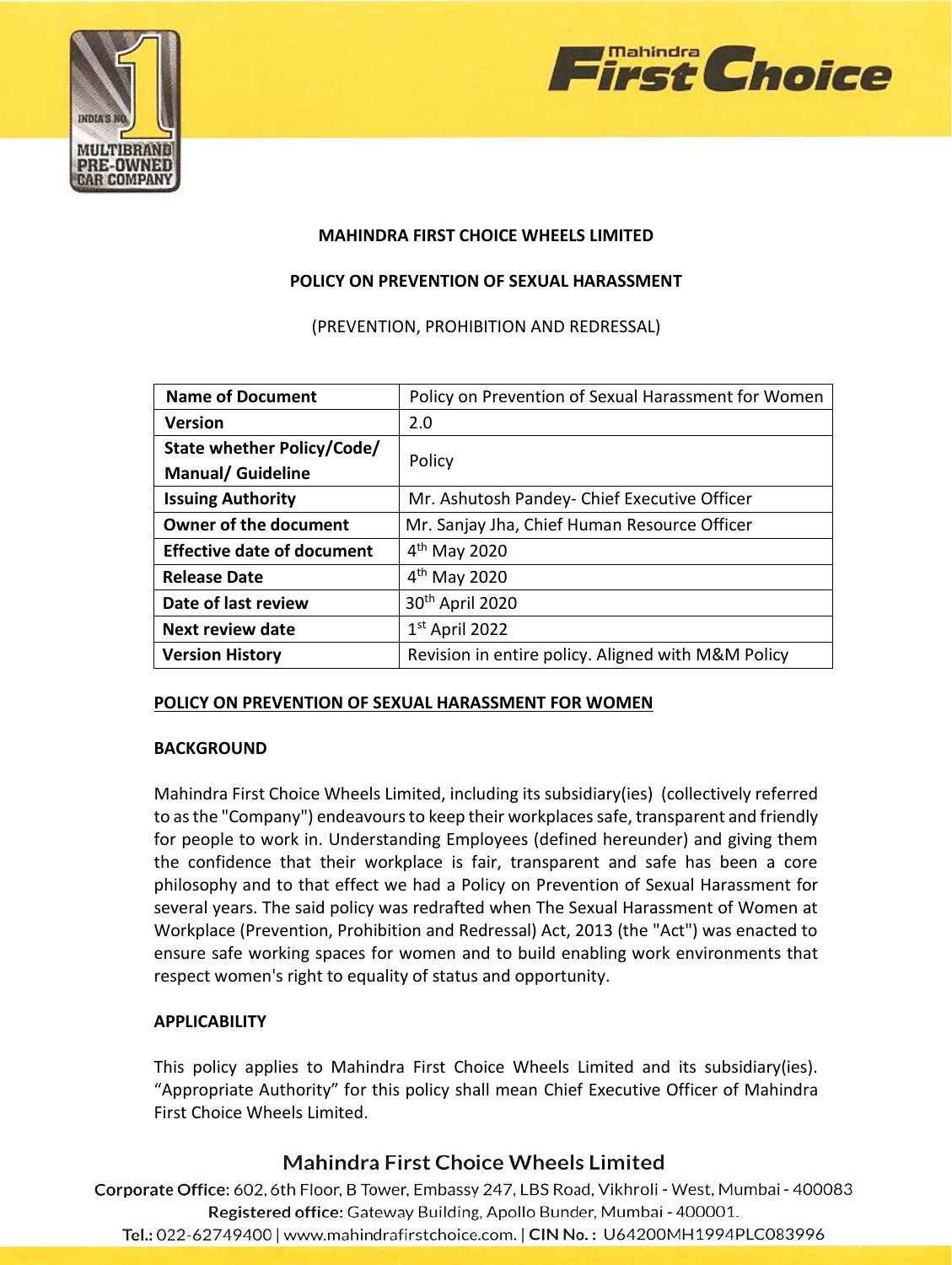



The policy covers:

- I) All women, who are employed with the Company in India including but not limited to permanent, contractual or temporary employees (hereinafter referred to as "Employee");
- II) All women, who visit the premises of the Company in India for any purpose, such as customers, visitors etc.
- III) All locations of the Company (Workplace). The possible locations could be :
	- a. Any of the business locations of the Company; or
	- b. Any external location visited by an Employee due to or in the course of employment with the Company, such as business locations of other organisations/entities, guest houses, hotels, etc., or
	- c. Any mode of transport provided by the Company (or a representative of the Company) to an Employee for undertaking a journey to and fro from the locations mentioned above.

### **DEFINITION OF SEXUAL HARASSMENT**

A broad definition of sexual harassment consists of any unwelcome physical, verbal or nonverbal conduct of unnecessary, improper or unwelcome sexual nature and may include one or more of the following acts or behavior (whether directly or by implication):

- I) Unwelcome sexual advances, demands or requests for sexual favors, display of sexual visuals, sexual audios, pornographic or obscene material and any other verbal or physical conduct of a sexual nature; or
- II) Transmitting any message, by mail, telephone, electronic media including social networking websites etc. which is obscene, lewd, suggestive or blatantly sexual in nature; or
- III) Any explicit or implicit communication wherein a sexual favour or demand, whether by words or actions, is made a condition for an individual's employment, career progress, promotion etc. thereby creating a hostile environment; or
- IV) Sexually charged jokes or remarks and behavior which have sexually oriented innuendoes; or
- V) Consistent pattern of unnecessary physical contact and advances, staring or targeting unreasonable attention at an individual in day to day dealings; or

# Mahindra First Choice Wheels Limited

Corporate Office: 602, 6th Floor, B Tower, Embassy 247, LBS Road, Vikhroli - West, Mumbai - 400083 Registered office: Gateway Building, Apollo Bunder, Mumbai - 400001.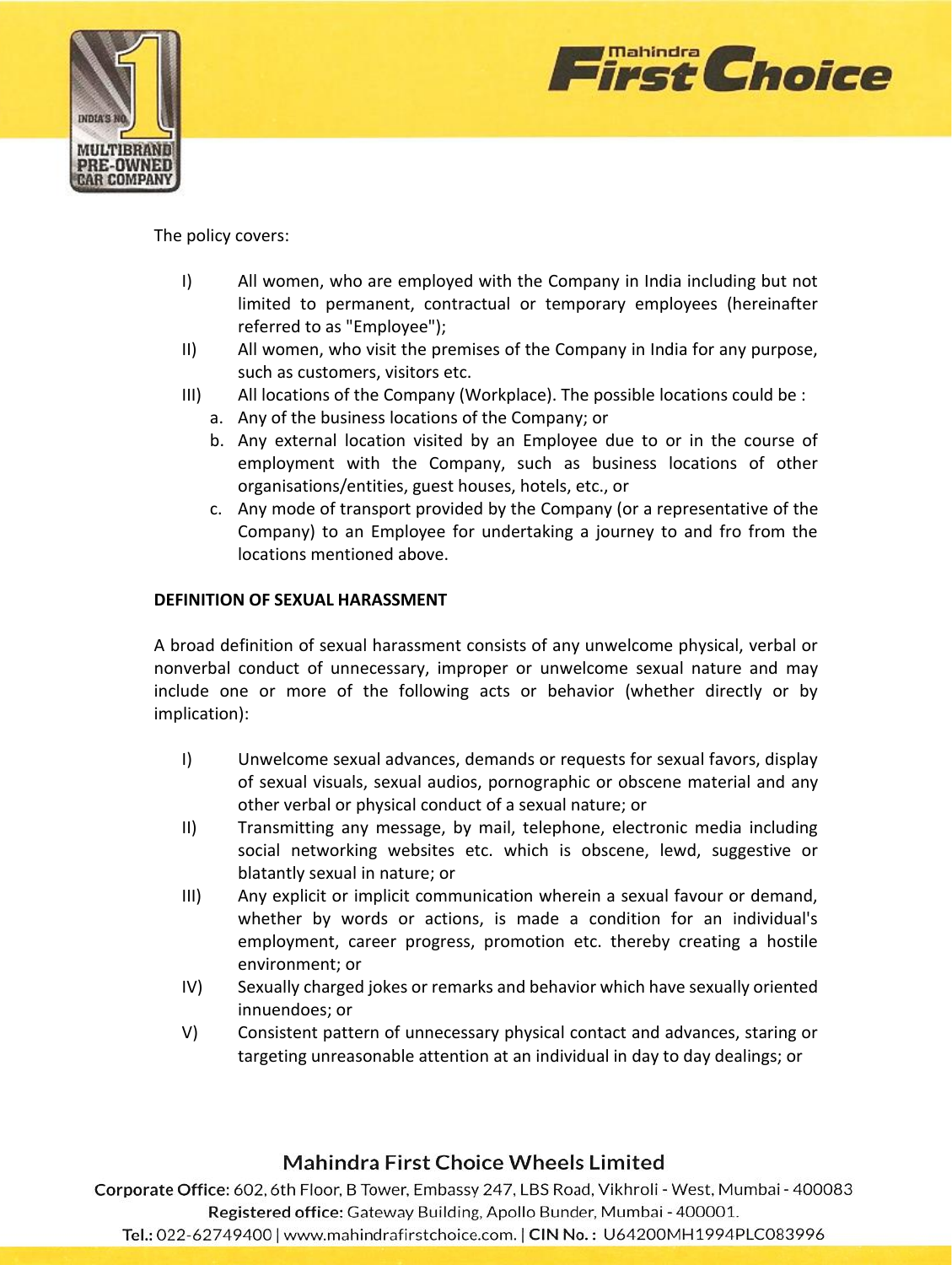



- VI) Any pervasive pattern of behavior which makes women uncomfortable, insecure or feel humiliated or disadvantaged on the basis of gender differentiation; or
- VII) Stalking or making repeated unnecessary/unwelcome visits to the place of residence; or
- VIII) Actual sexual assault.

The above is only an indicative list and there can be other acts which can be construed as sexual harassment.

### **COMPANY'S APPROACH TOWARDS SEXUAL HARASSMENT**

The Company views all incidents of sexual harassment seriously and follows a zerotolerance approach towards any act of sexual harassment. All acts capable of being construed as sexual harassment are prohibited. The principle followed is "innocent till proven guilty" and any complaint or report of sexual harassment will be investigated and if proved, appropriate action will be taken against the offender. The nature and seriousness of the offence will be adjudged by the Committee (defined hereunder) depending on several factors, including the presence of the following circumstances while the Employee was being subjected to any acts of sexual harassment:

- I) Implied or explicit promise of preferential treatment in her employment; or
- II) Implied or explicit threat of detrimental treatment in her employment; or
- III) Implied or explicit threat about her present or future employment status; or
- IV) Interferes with her work or creating an intimidating or offensive or hostile work environment for her; or
- V) Humiliating treatment likely to affect her health or safety.

The circumstances listed above are not exhaustive. Every proven act of sexual harassment will be treated as misconduct under the service rules and appropriate action will be taken for such misconduct.

### **COMPLAINTS HANDLING PROCESS**

The Company has established the following process to ensure that any complaint of sexual harassment is dealt with appropriately, sensitively and expeditiously in a fair and transparent manner

1. FORMATION OF INTERNAL COMPLAINTS COMMITTEE FOR SEXUAL HARASSMENT

# Mahindra First Choice Wheels Limited

Corporate Office: 602, 6th Floor, B Tower, Embassy 247, LBS Road, Vikhroli - West, Mumbai - 400083 Registered office: Gateway Building, Apollo Bunder, Mumbai - 400001.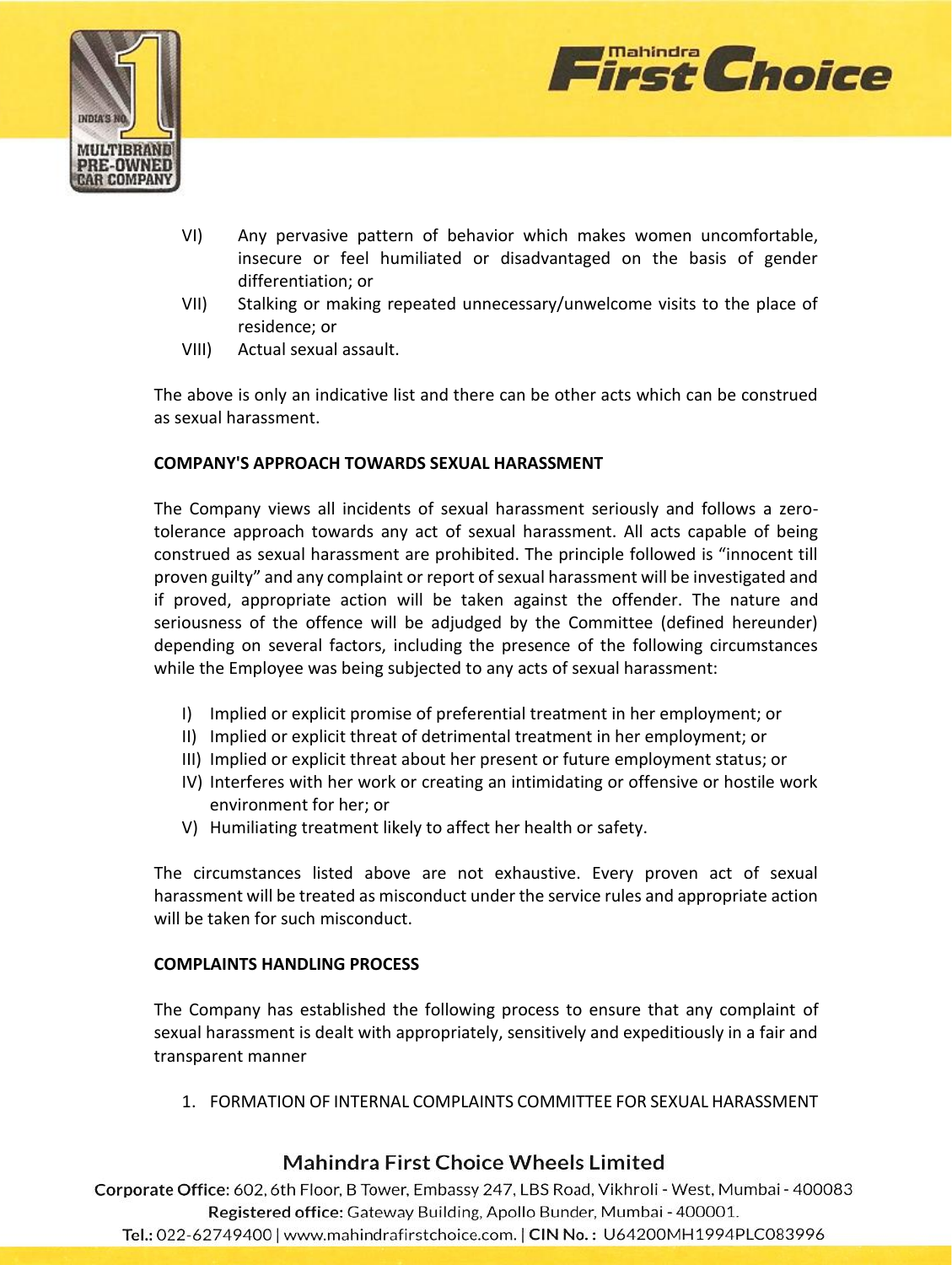



For all the locations and offices of the Company, an "Internal Complaints Committee" (hereinafter referred to as "Committee") is constituted. The HR Head of Mahindra First Choice Wheels Limited is responsible for the formation of the Committee and ensuring that all the complaints of sexual harassment are addressed by the Committee. The constitution of the Committee is as per the provisions of the Act. All locations of the Company will announce the names and contact details of the members of this Committee and publicly display the same in common areas accessible to Employees and visitors, alike. In case necessitated by circumstances like conflict of interest or sudden spike in the number of complaints, the Presiding Officer of the Committee may request the Appropriate Authority to reconstitute/reassign members to ensure that the investigation is carried in a fair and just manner.

| Designation                                       | <b>Number</b>                          | <b>Qualification</b>                                                                                                                            |
|---------------------------------------------------|----------------------------------------|-------------------------------------------------------------------------------------------------------------------------------------------------|
| <b>Presiding Officer</b>                          |                                        | Senior level woman employee                                                                                                                     |
| <b>Members</b>                                    | At least 4<br>(2 Female and 2<br>Male) | Employees of the Company preferably<br>committed to the cause of women or who<br>have had experience in social work or<br>have legal knowledge  |
| External member                                   |                                        | A member from an NGO or association<br>committed to the cause of women or a<br>person familiar with the issues relating to<br>sexual harassment |
| Note: At least 50% of the Committee will be women |                                        |                                                                                                                                                 |

Note: At least 50% of the Committee will be women

The names of the members of each Committee will be announced by the Appropriate Authority. In case a senior level woman employee is not available, the Presiding officer can be nominated from other administrative offices of the Company. The names and contact details of the relevant Committee members will be displayed at each workplace.

#### **QUORUM**

The quorum for conducting inquiry in each complaint shall be three as below:

| <b>Committee Member</b>  | <b>Participation in every meeting</b>                             |
|--------------------------|-------------------------------------------------------------------|
| <b>Presiding Officer</b> | Mandatory                                                         |
| <b>Members</b>           | Three employee members to be selected by the Presiding<br>Officer |
| External member          | Mandatory                                                         |

# **Mahindra First Choice Wheels Limited**

Corporate Office: 602, 6th Floor, B Tower, Embassy 247, LBS Road, Vikhroli - West, Mumbai - 400083 Registered office: Gateway Building, Apollo Bunder, Mumbai - 400001.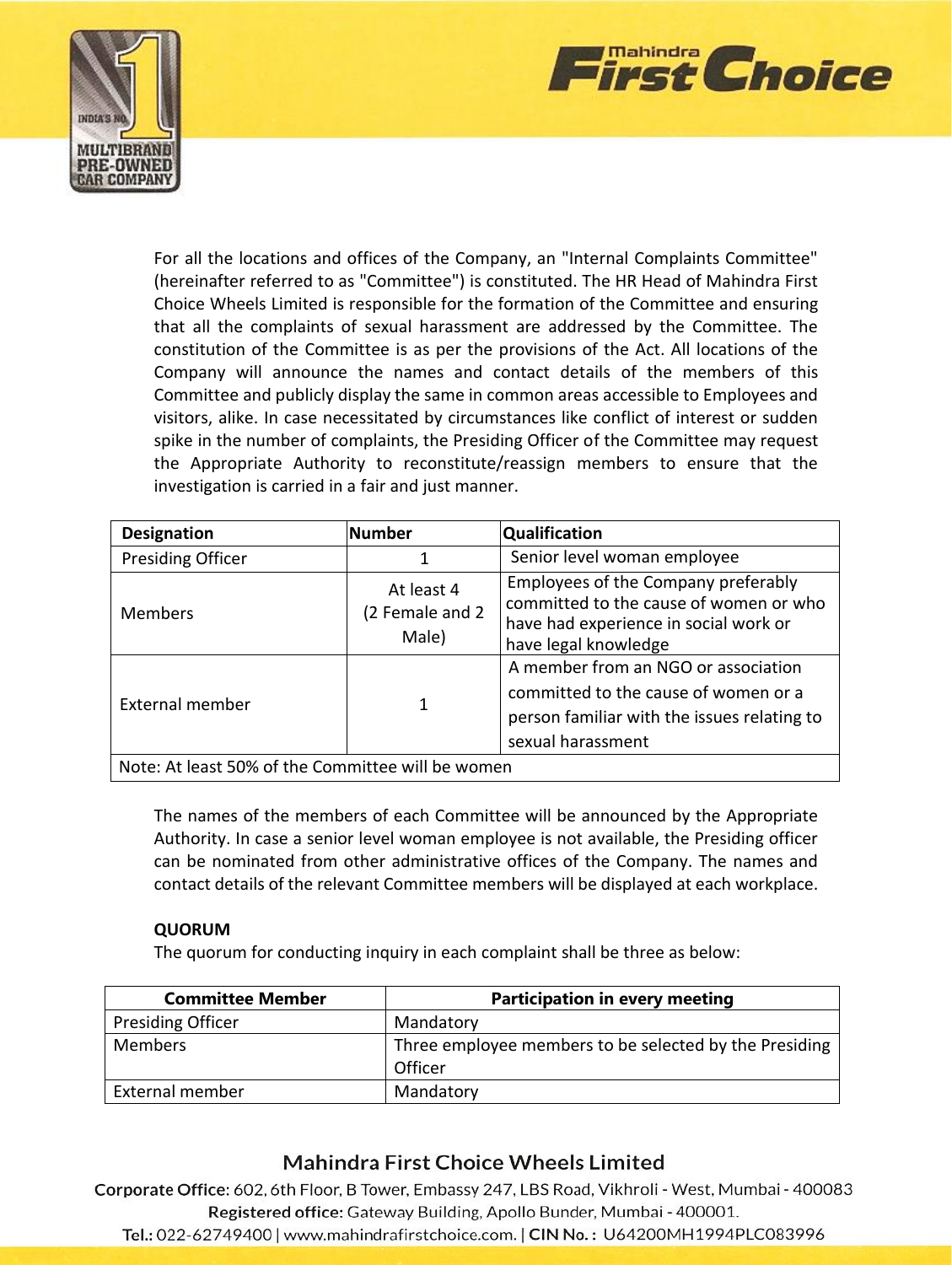



*Note: Presiding Officer will ensure that at least 50% of the members are women*

### **TERM OF OFFICE**

Each member will hold office for three years only in the Committee from the date of appointment. They will be eligible for reappointment at the discretion of the Appropriate Authority.

### **RECUSAL**

If upon receipt of a complaint or at any stage of the inquiry it is comes to light that either the complainant or respondent is related to any of the Committee member or is working in the same chain of command or has any conflict of interest in any other manner, the Presiding Officer shall select the quorum without the member having conflict of interest. In case it is not possible to do so by reason of the person in conflict being the Presiding Officer herself or the external member or the number of members in conflict being such that quorum cannot be formed, the Presiding Officer shall inform the Chief Executive Officer, who shall then appoint suitable members for inquiring into the complaint.

### **CODE OF CONDUCT FOR ICC MEMBERS**

To effectively address workplace sexual harassment complaints in a completely unbiased manner, the ICC is expected to:

- 1. Have complete knowledge of the 'Prevention of Sexual Harassment' Act and the Company's Policy on Sexual Harassment.
- 2. The ICC members are expected to uphold the policy not only for execution, but also in their day to day demeanour at workplace and beyond.
- 3. Investigate the main issues in the complaint based on the information gathered.
- 4. Treat the complainant and the accused with full respect.
- 5. Do not pre-judge. No person is right or wrong till the inquiry is complete and a decision is taken. It should reflect in the language and words used by ICC members during and outside of the inquiry.
- 6. Ensure both the parties are aware of the process of investigation and redressal as well as their rights and responsibilities within it.
- 7. Ensure that interim findings before conclusion are prepared and shared with parties to enable them to make their representation.
- 8. Prepare a comprehensive report with findings, testimonies and recommendations.

# **Mahindra First Choice Wheels Limited**

Corporate Office: 602, 6th Floor, B Tower, Embassy 247, LBS Road, Vikhroli - West, Mumbai - 400083 Registered office: Gateway Building, Apollo Bunder, Mumbai - 400001.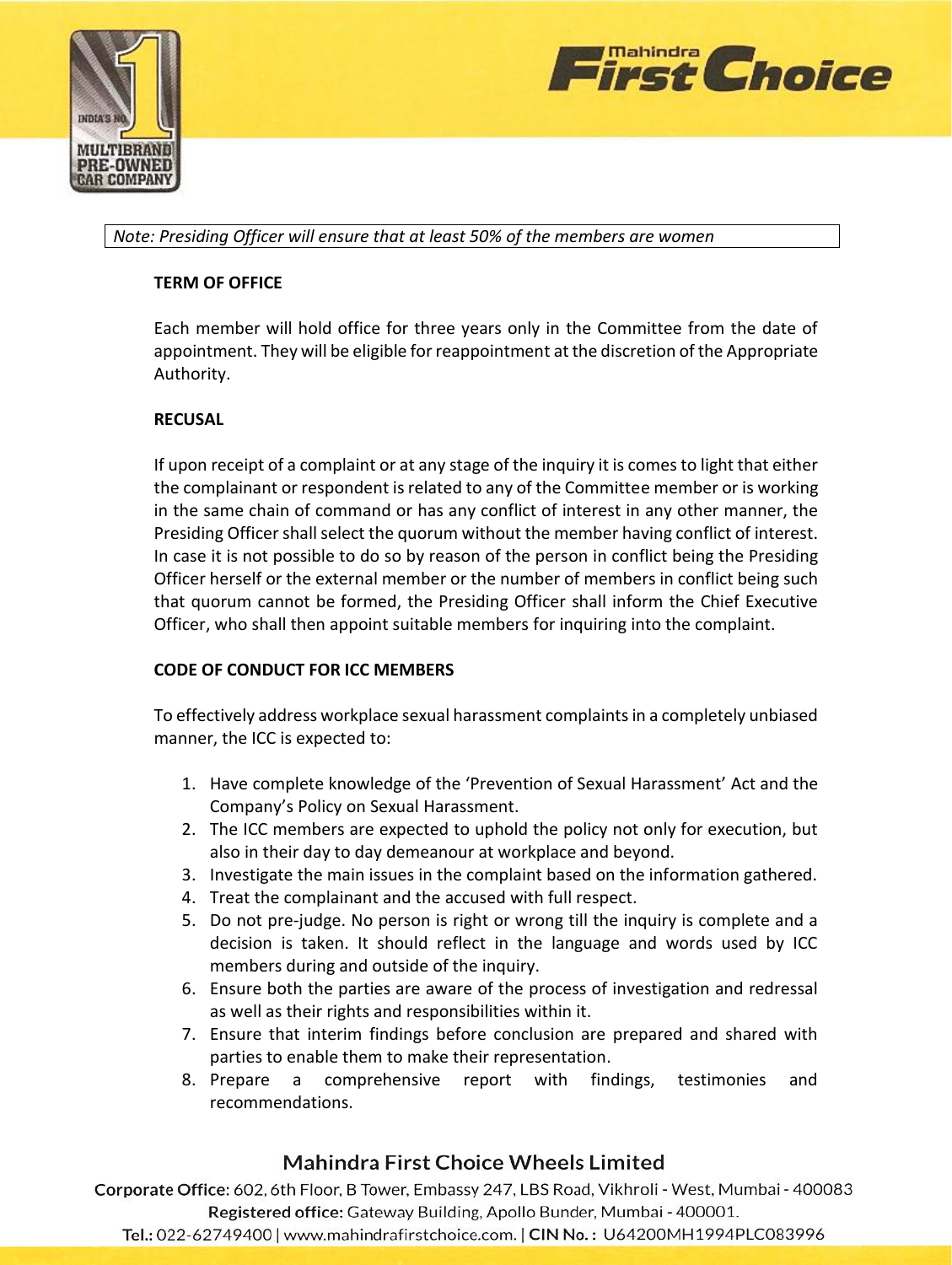



- 9. Refrain from getting aggressive, interrupting or insisting on a graphical description of the event.
- 10. Show empathy, respect, fairness, receptivity and complete attention towards the parties both in conduct and spirit.
- 11. Do all such things as are necessary to ensure that all steps are taken necessary for parties, to ensure that they are given a reasonable opportunity to present their case and defend themselves so that no prejudice is caused to either of the parties.
- 12. Accept that each member could have independent views based on the evidence. Try to come to a common convergence based on facts highlighted during the enquiry – do not influence or coerce each other to agree to a viewpoint. Any of ICC members can finally have and record a "Dissenting View" as well in the final report.
- 13. Copies of proceeding are given to parties and acknowledgment obtained on a day to day basis.
- 14. Abstain from discussing regarding the complaint amongst the fellow ICC Members in the presence of the Complainant or the Respondent.
- 15. Refrain from coaching, guiding or influencing the Witnesses, the Complainant or the Respondent during or outside of the enquiry.
- 16. Ensure that the details of the complaint are not shared with anyone in the organization or outside apart from relevant people in the hierarchy who have a direct role to play in the process.
- 17. During a redressal process, the Complaints Committee is required to ensure confidentiality of the case, non-retaliation / intimidation by the other party and recommend interim measures as needed to conduct a fair inquiry.
- 18. FOR EXTERNAL MEMBER-Cannot solicit or do any business with any part of the organization (including trainings).

## **LODGING COMPLAINTS OF SEXUAL HARASSMENT**

Any aggrieved woman who experiences sexual harassment at the Workplace must file a complaint in writing to Committee within 3 months from the date of the last incident. However, this time limit may be extended by the Committee by another 3 months if there are reasons, justifications or circumstances which, in their opinion, had prevented her from filing the complaint. In the event of the physical or mental incapacity or death of the aggrieved woman, then a complaint filed by other people as prescribed under Section 9 of the Act will be entertained. If the Committee arrives at a conclusion that the complaint is barred by time, it shall not proceed further with the complaint.

## **SETTLEMENT**

# Mahindra First Choice Wheels Limited

Corporate Office: 602, 6th Floor, B Tower, Embassy 247, LBS Road, Vikhroli - West, Mumbai - 400083 Registered office: Gateway Building, Apollo Bunder, Mumbai - 400001.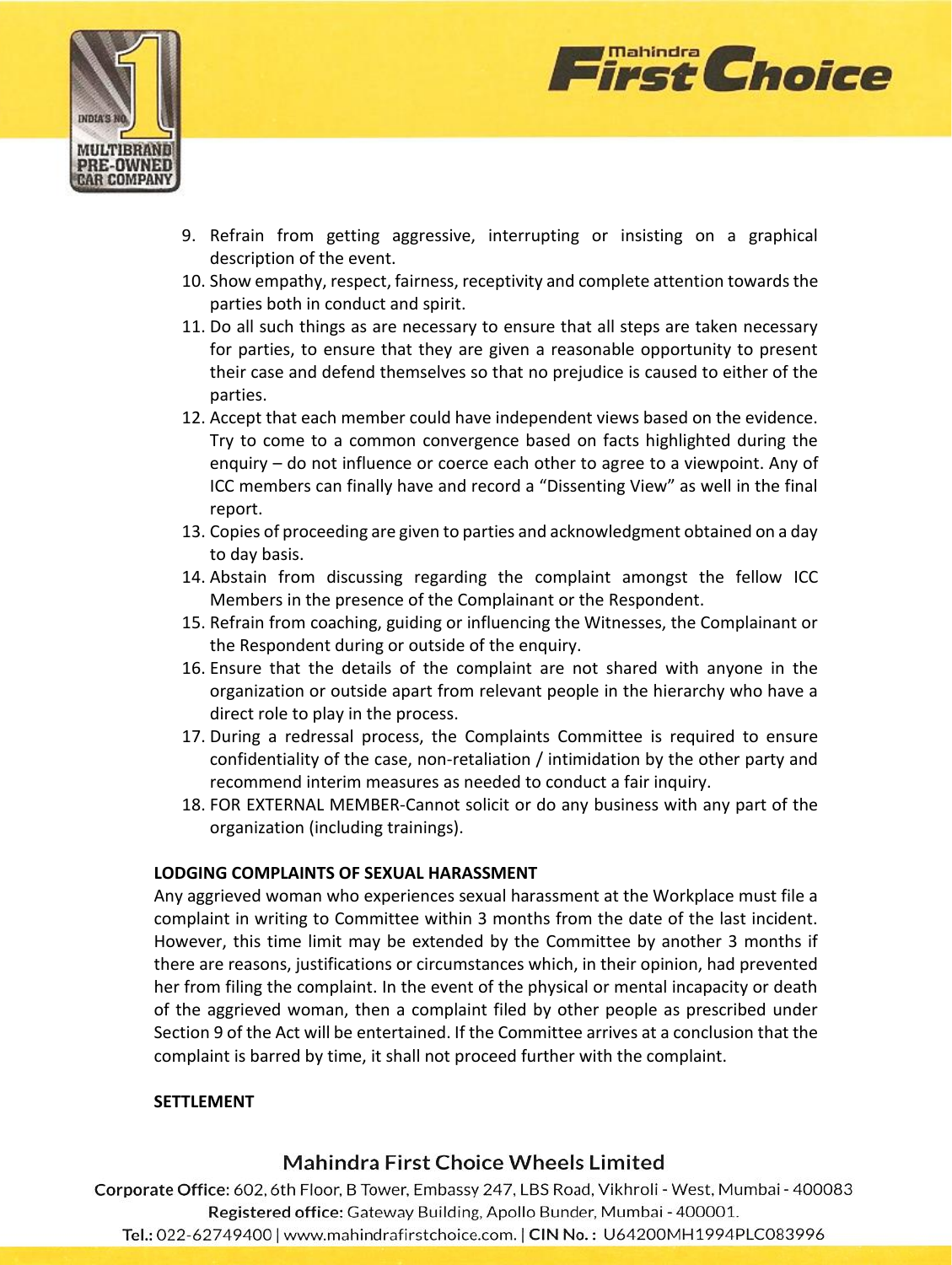



After filing the said complaint, if the aggrieved woman so requests, before initiating an inquiry, the Committee may settle the matter through conciliation, provided that no monetary settlement shall be made as a basis of such conciliation. If such a settlement is reached, the Committee will record the settlement and action will be taken by the Company as specified in the recommendation. Copies of the settlement will also be provided to the aggrieved woman and the respondent. If a settlement is arrived at, no further inquiry will be conducted by the Committee, unless the terms of settlement have not been complied with.

### **INQUIRY**

- 1. If the aggrieved woman does not request for a settlement then, on receipt of such a complaint, the Committee will immediately arrange to fully investigate all relevant details of the matter.
- 2. The Committee shall inquire into the complaint in accordance with the Principles of Natural Justice.
- 3. Both parties will be given reasonable opportunity to be heard by the Committee. A copy of the findings shall also be given to both parties to enable them to make representations against the findings before the Committee.
- 4. The Presiding officer will ensure that day to day proceeding are handed over to the parties and due acknowledgement obtained thereon.
- 5. This inquiry will be completed within 90 days. Further, within 10 days of completion of the inquiry, the Committee will formally record the result of the inquiry and forward its recommendation for appropriate action to the concerned officers of the Company who will act upon the recommendation within 60 days.
- 6. A copy of the final report will be made available to both parties.

#### **INTERIM RELIEF**

During the pendency of an inquiry, the complainant may submit a written request to the Committee for any of the following as an interim measure of relief:

- 1. Transfer the aggrieved woman or the respondent to any other workplace, or
- 2. Grant leave to the aggrieved woman up to a period of 3 months, in addition to her normal leave entitlement, or
- 3. Restrain the respondent from assessing the aggrieved woman's or the complainant's work performance, or
- 4. Grant such other relief as may be appropriate

# Mahindra First Choice Wheels Limited

Corporate Office: 602, 6th Floor, B Tower, Embassy 247, LBS Road, Vikhroli - West, Mumbai - 400083 Registered office: Gateway Building, Apollo Bunder, Mumbai - 400001.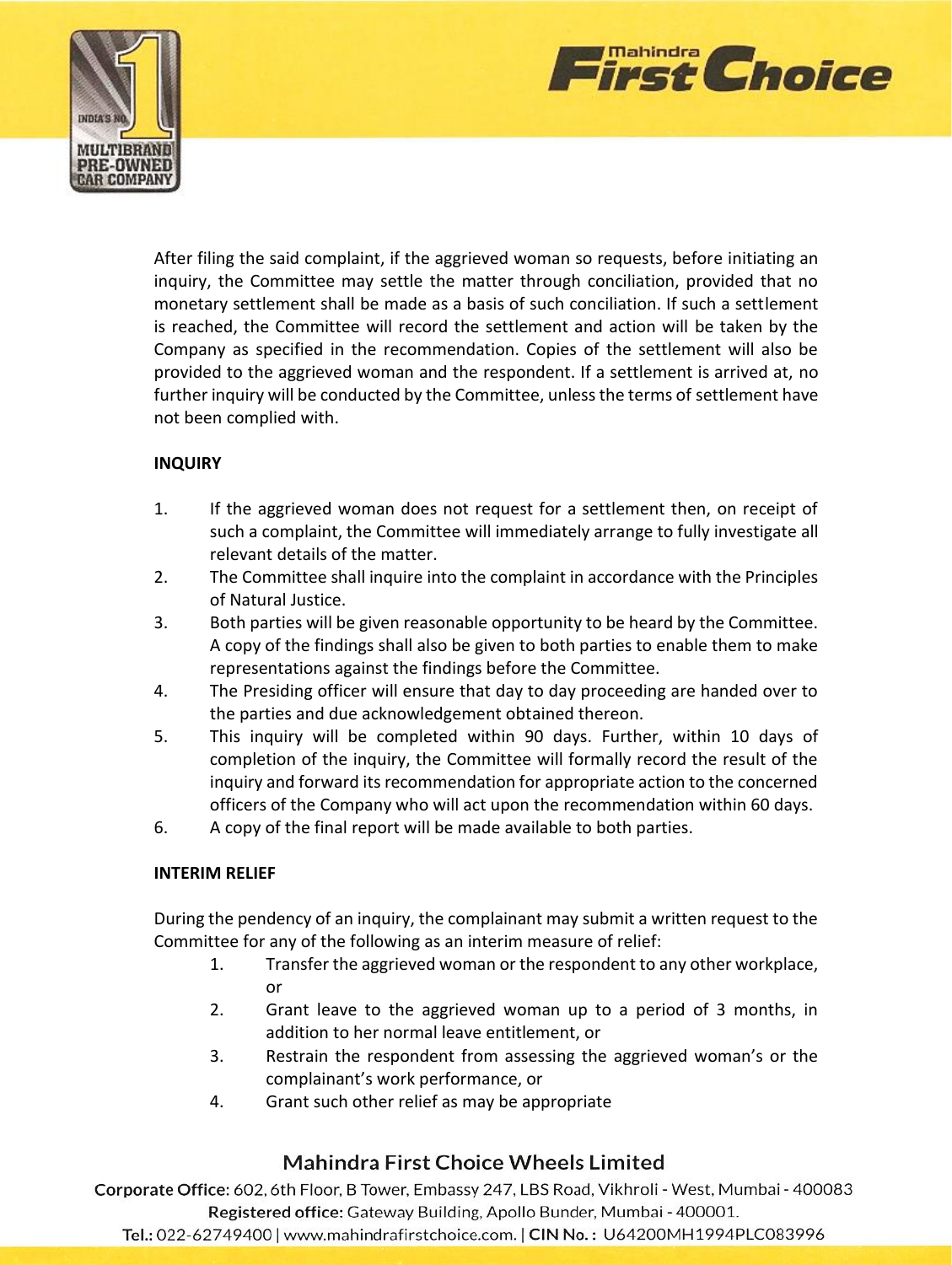



The Committee will consider the same in the facts and circumstances of the case and decide as to the necessity of such relief. If the Committee recommends to the Company any of the above actions, Company shall carry out the same and inform the Committee.

### **POWER OF THE COMMITTEE FOR CONDUCTING AN INQUIRY**

For conducting an inquiry into any complaint received by it from an aggrieved woman, the Committee may:

- 1. Summon and enforce the attendance of any person and examine him / her on oath
- 2. Require the discovery and production of documents; and
- 3. Perform or require performance of any other such act which may be prescribed under the Act

### **ACTION AGAINST THE OFFENDER**

- a. The Committee may recommend such action necessary to meet the ends of justice as it deems fit, including but not limited to such disciplinary action as may be specified in the terms of employment of the offender (s), based on the circumstances and seriousness of the offence.
- b. If the Committee so deems fit and appropriate, then it may direct the respondent to pay compensation to the complainant (either through deduction from salary or in case respondent has left the Company or is on leave, then by directing payment).
- c. If such compensation is not paid, then recovery of this amount will be done as an arrear of land revenue as per law.

### **INVOCATION OF INDIAN PENAL CODE**

If the aggrieved woman chooses to file a complaint in relation to the offence under the Indian Penal Code or any other applicable law, the Company will provide such assistance to her as she may require. Furthermore, the Company may also cause to initiate action, under the Indian Penal code or any other applicable law, against the offender. If the offender is an employee of a different entity/organization/Company, then if the aggrieved woman so desires, the Company will cause to initiate action in the workplace at which the incident of sexual harassment took place.

### **FRIVOLOUS OR MALICIOUS COMPLAINTS**

## Mahindra First Choice Wheels Limited

Corporate Office: 602, 6th Floor, B Tower, Embassy 247, LBS Road, Vikhroli - West, Mumbai - 400083 Registered office: Gateway Building, Apollo Bunder, Mumbai - 400001.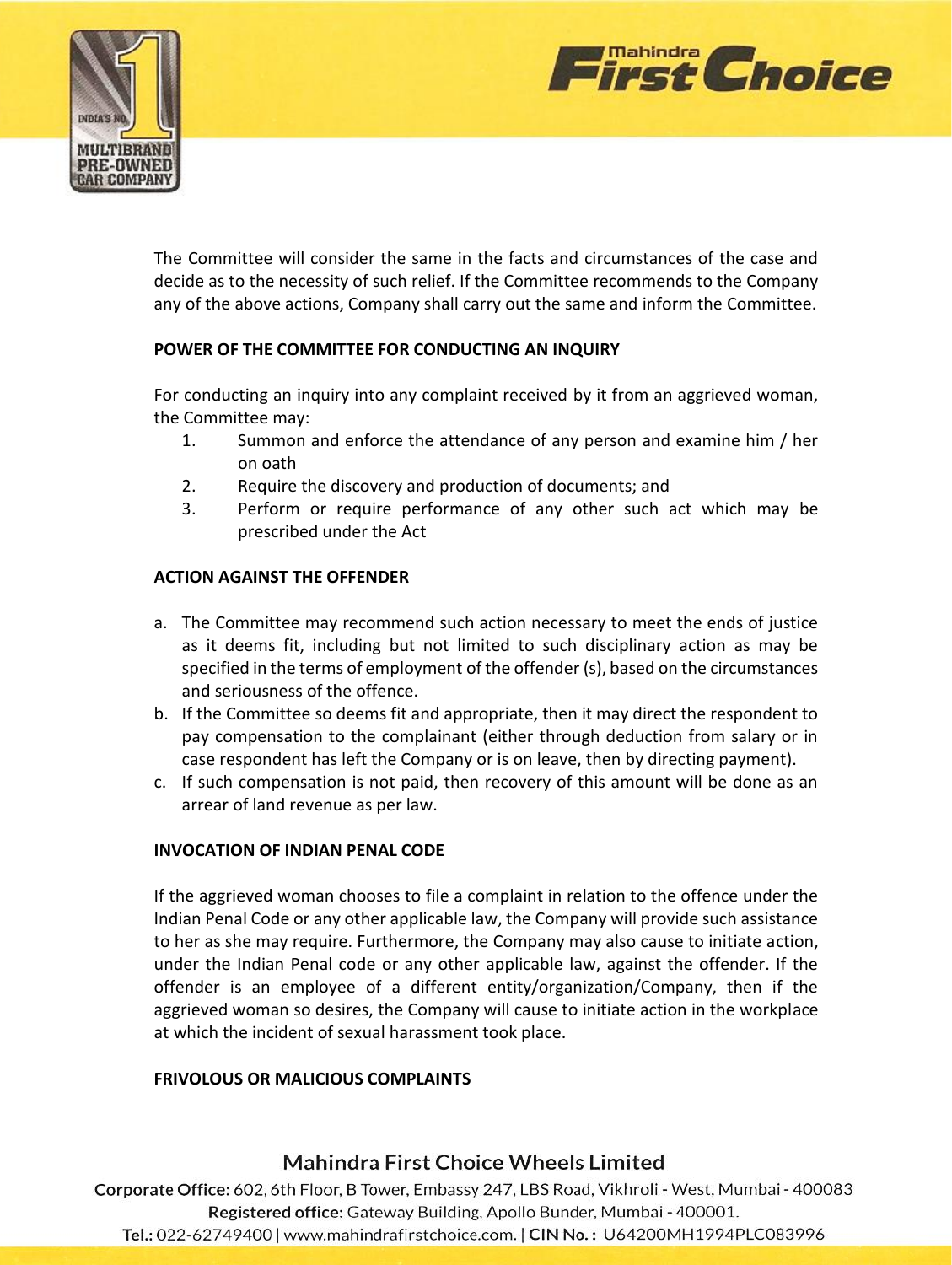



Where the Committee arrives at a conclusion that the allegation against the offender is malicious or the complainant has made the complaint knowing it to be false or has produced any forged or misleading document, then the same will be viewed very seriously by the Company and appropriate action will be taken against such complainant.

### **CONFIDENTIALITY**

Any complaints or incidents reported under this policy shall be treated with all possible care, sensitivity and discretion and any information pertaining to the contents of the complaint, the identity and addresses of the aggrieved woman, respondent and witnesses, any information relating to conciliation and inquiry proceedings, recommendations of the Committee and the action taken by the employer will not be published, communicated or made known in any manner to the public, press or media. For creating awareness, the Company may disseminate information through internal communication after ensuring that the particulars have been so changed that identification of the aggrieved woman and witnesses is not possible.

### **ANNUAL REPORT BY COMMITTEE**

Each Committee will prepare and submit to the Chief Human Resource Officer of the Company an annual report for each calendar year containing the following details:

- a) Number of complaints of sexual harassment received in the year
- b) Number of complaints disposed off during the year
- c) Number of cases pending for more than ninety days
- d) Number of workshops or awareness programs against sexual harassment carried out
- e) Nature of action taken by the concerned officers of the Company.

The responsibilities of the Chief Human Resource Officer of the Company will be to ensure the following:

- a. Review of this Policy from time to time to ensure that the same is in line with the law of the land.
- b. Conduct awareness programs and create forums for dialogue to sensitize all Employees about the provisions of the Act and this Policy.
- c. Conduct seminars and workshops for the Committee members.
- d. Receive from Committee, upon conclusion of inquiry, all documents and evidence pertaining to each complaint and preserve the same in a secure manner to ensure strict confidentiality.

# Mahindra First Choice Wheels Limited

Corporate Office: 602, 6th Floor, B Tower, Embassy 247, LBS Road, Vikhroli - West, Mumbai - 400083 Registered office: Gateway Building, Apollo Bunder, Mumbai - 400001.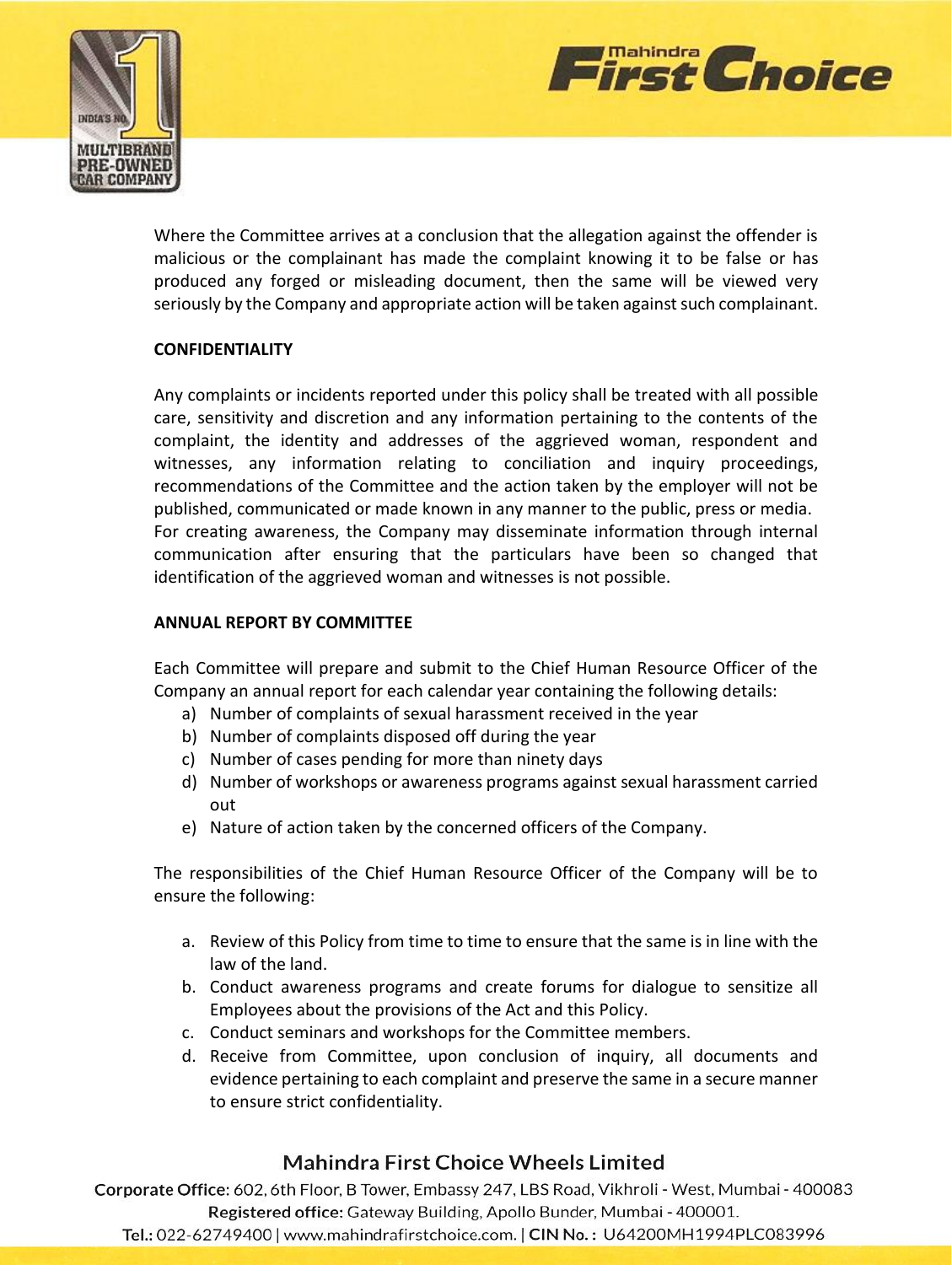



e. Submit the Annual Report with the respective the District Officer notified under Section 5 of the Act by the appropriate Government.

# **Sanjay Jha Chief Human Resource Officer**

SANJAY KUMAR JHA Date: 2020.05.03 Digitally signed by SANJAY KUMAR JHA 21:14:21 +05'30'

**Mahindra First Choice Wheels Limited**

### **MAHINDRA FIRST CHOICE WHEELS LIMITED**

### **POLICY ON PREVENTION OF SEXUAL HARASSMENT**

#### (PREVENTION, PROHIBITION AND REDRESSAL)

| Name of Document | Policy on Prevention of Sexual Harassment for All |
|------------------|---------------------------------------------------|
|                  | <b>Employees other than Females</b>               |

# **Mahindra First Choice Wheels Limited**

Corporate Office: 602, 6th Floor, B Tower, Embassy 247, LBS Road, Vikhroli - West, Mumbai - 400083 Registered office: Gateway Building, Apollo Bunder, Mumbai - 400001.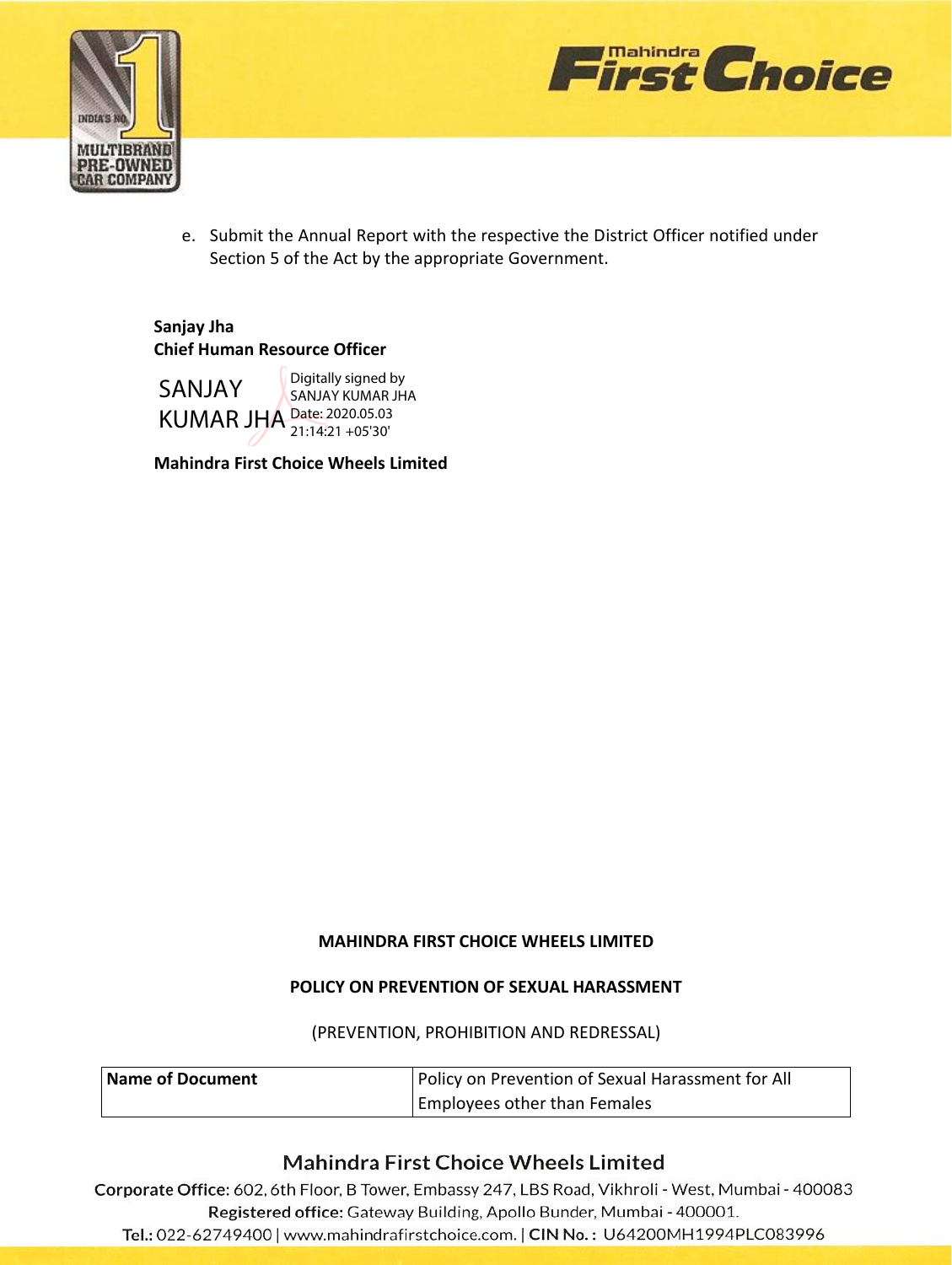



| <b>Version</b>                                                        | 2.0                                                |
|-----------------------------------------------------------------------|----------------------------------------------------|
| <b>State whether</b><br><b>Policy/Code Manual</b><br><b>Guideline</b> | Policy                                             |
| <b>Issuing Authority</b>                                              | Mr. Ashutosh Pandey, Chief Executive Officer       |
| <b>Owner of the document</b>                                          | Mr. Sanjay Jha, Chief Human Resource Officer       |
| <b>Effective date of document</b>                                     | $4th$ May 2020                                     |
| <b>Release Date</b>                                                   | 4 <sup>th</sup> May 2020                           |
| Date of last review                                                   | 30th April 2020                                    |
| <b>Next review date</b>                                               | $1st$ April 2022                                   |
| <b>Version History</b>                                                | Revision in entire policy. Aligned with M&M Policy |

## **POLICY ON PREVENTION OF SEXUAL HARASSMENT FOR ALLEMPLOYEES OHER THAN FEMALES**

### **BACKGROUND**

Mahindra First Choice Wheel Limited including its subsidiary(ies) (collectively referred to as the "Company"), endeavours to keep their workplaces safe, transparent and friendly for people to work in. Understanding Employees (defined hereunder) and giving them the confidence that their workplace is fair, transparent and safe has been a core philosophy and to that effect we had a Policy on Prevention of Sexual Harassment for several years.

### **APPLICABILITY**

This policy applies to all employees other than female employees of Mahindra First Choice Wheels Limited and its subsidiary(ies). The Company has a separate policy aimed at addressing issues relating to sexual harassment of women at the workplace. "Appropriate Authority" for this policy shall mean Chief Executive Officer of the Company. The policy covers:

All employees other than female employees who are employed with the Company in India in permanent, contractual or temporary capacity (hereinafter referred to as "Employee(s)").

All locations of the Company (Workplace). The possible locations could be:

a. Any of the business locations of the Company; or

# Mahindra First Choice Wheels Limited

Corporate Office: 602, 6th Floor, B Tower, Embassy 247, LBS Road, Vikhroli - West, Mumbai - 400083 Registered office: Gateway Building, Apollo Bunder, Mumbai - 400001.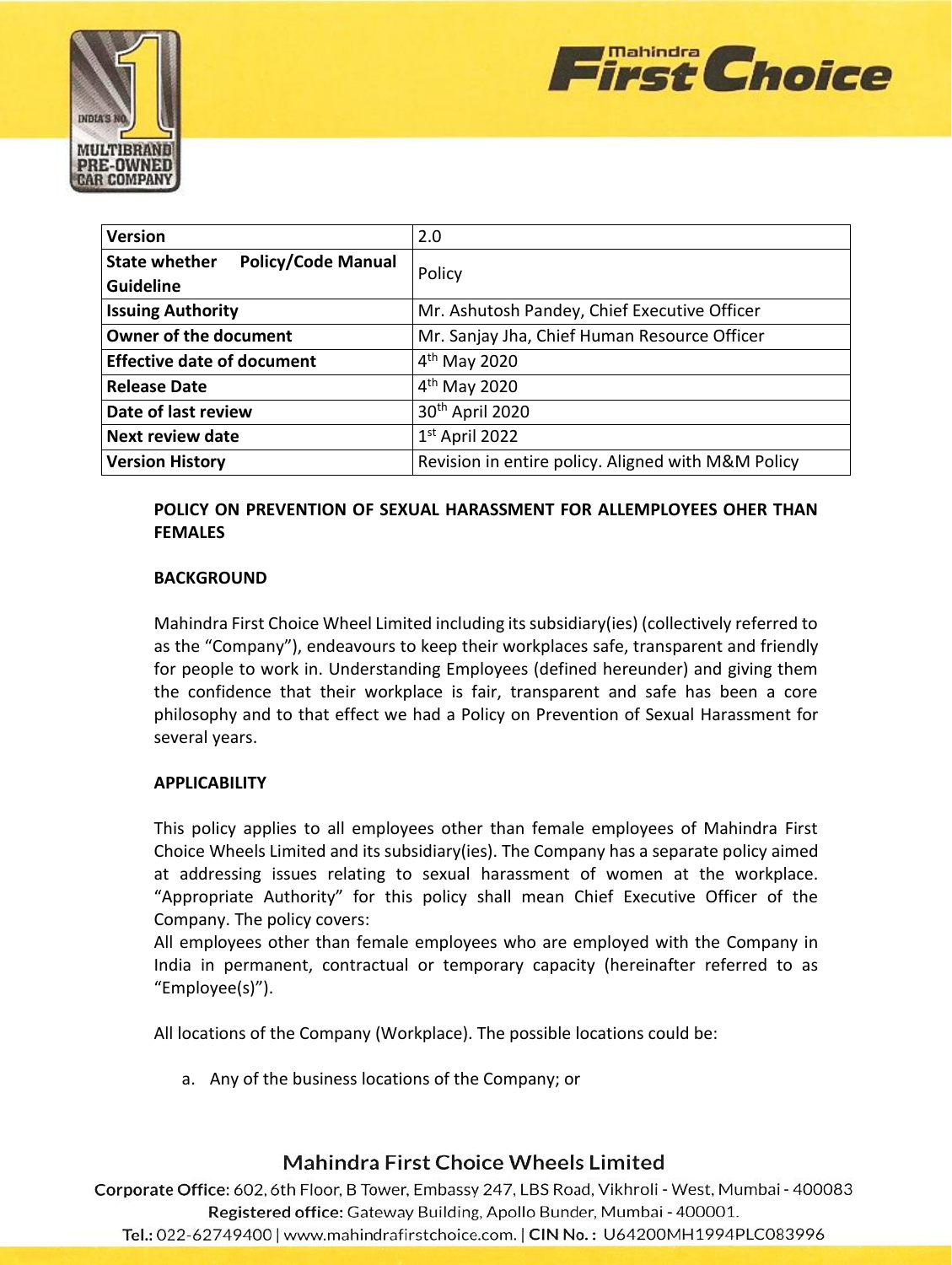



- b. Any external location visited by an Employee due to or in the course of employment with the Company, such as business locations of other organizations/entities, guest houses, hotels, etc., or
- c. Any mode of transport provided by the Company (or a representative of the Company) to an Employee for undertaking a journey to and fro from the locations mentioned above.

### **DEFINITION OF SEXUAL HARASSMENT**

A broad definition of sexual harassment consists of any unwelcome physical, verbal or non-verbal conduct of unnecessary, improper or unwelcome sexual nature and may include one or more of the following acts or behavior (whether directly or by implication):

- I) Unwelcome sexual advances, demands or requests for sexual favors, display of sexual visuals, sexual audios, pornographic or obscene material and any other verbal or physical conduct of a sexual nature; or
- II) Transmitting any message, by mail, telephone, electronic media including social networking websites etc. which is obscene, lewd, suggestive or blatantly sexual in nature; or
- III) Any explicit or implicit communication wherein a sexual favor or demand, whether by words or actions, is made a condition for an individual's employment, career progress, promotion etc. thereby creating a hostile environment; or
- IV) Sexually charged jokes or remarks and behavior which have sexually oriented innuendoes; or
- V) Consistent pattern of unnecessary physical contact and advances, staring or targeting unreasonable attention at an individual in day to day dealings; or
- VI) Any pervasive pattern of behavior which makes an individual uncomfortable, insecure or feel humiliated or disadvantaged on the basis of gender differentiation; or
- VII) Stalking or making repeated unnecessary/ unwelcome visits to the place of residence; or
- VIII) Actual sexual assault.

The above is only an indicative list and there can be other acts which can be construed as sexual harassment.

### **COMPANY'S APPROACH TOWARDS SEXUAL HARASSMENT**

## Mahindra First Choice Wheels Limited

Corporate Office: 602, 6th Floor, B Tower, Embassy 247, LBS Road, Vikhroli - West, Mumbai - 400083 Registered office: Gateway Building, Apollo Bunder, Mumbai - 400001.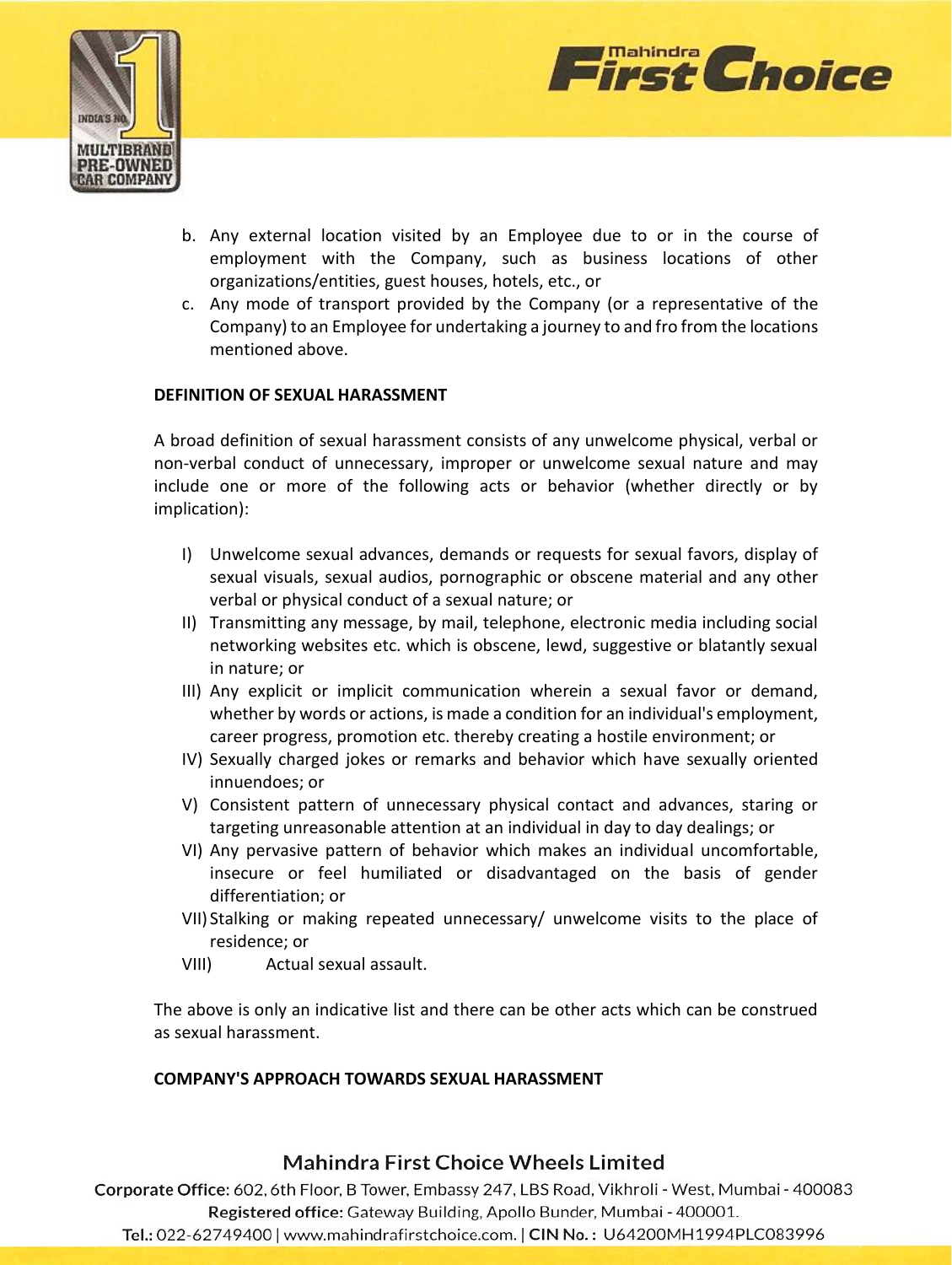



The Company views all incidents of sexual harassment seriously and follows a zerotolerance approach towards any act of sexual harassment. All acts capable of being construed as sexual harassment are prohibited. The principle followed is "innocent till proven guilty" and any complaint or report of sexual harassment will be investigated and if proved, appropriate action will be taken against the offender. The nature and seriousness of the offence will be adjudged by the Committee (defined hereunder) depending on several factors, including the presence of the following circumstances while the Employee was being subjected to any acts of sexual harassment:

- I) Implied or explicit promise of preferential treatment in his employment; or
- II) Implied or explicit threat of detrimental treatment in his employment; or
- III) Implied or explicit threat about his present or future employment status; or
- IV) Interferes with his work or creating an intimidating or offensive or hostile work environment for him; or
- V) Humiliating treatment likely to affect his health or safety.

The circumstances enlisted above are not exhaustive. Every proven act of sexual harassment will be treated as misconduct under the service rules and appropriate action will be undertaken for such misconduct.

#### **COMPLAINTS HANDLING PROCESS**

The Company has established the following process to ensure that any complaint of sexual harassment is dealt appropriately, sensitively and expeditiously in a fair and transparent manner

1. INTERNAL COMPLAINTS COMMITTEE FOR SEXUAL HARASSMENT

At all the locations and offices of the Company, an "Internal Complaints Committee" (hereinafter referred to as "Committee") has been constituted under the Sexual Harassment of Women at Workplace (Prevention, Prohibition and Redressal) Act, 2013 (the "Act"). The same Committee shall have the power to deal with complaints under this policy. In case necessitated by circumstances like conflict of interest or sudden spike in number of complaints, the Presiding Officer of the Committee may request the Appropriate Authority, to reconstitute/reassign members to ensure that the investigation is carried in a fair and just manner.

### **COMPOSITION**

## Mahindra First Choice Wheels Limited

Corporate Office: 602, 6th Floor, B Tower, Embassy 247, LBS Road, Vikhroli - West, Mumbai - 400083 Registered office: Gateway Building, Apollo Bunder, Mumbai - 400001. Tel.: 022-62749400 | www.mahindrafirstchoice.com. | CIN No.: U64200MH1994PLC083996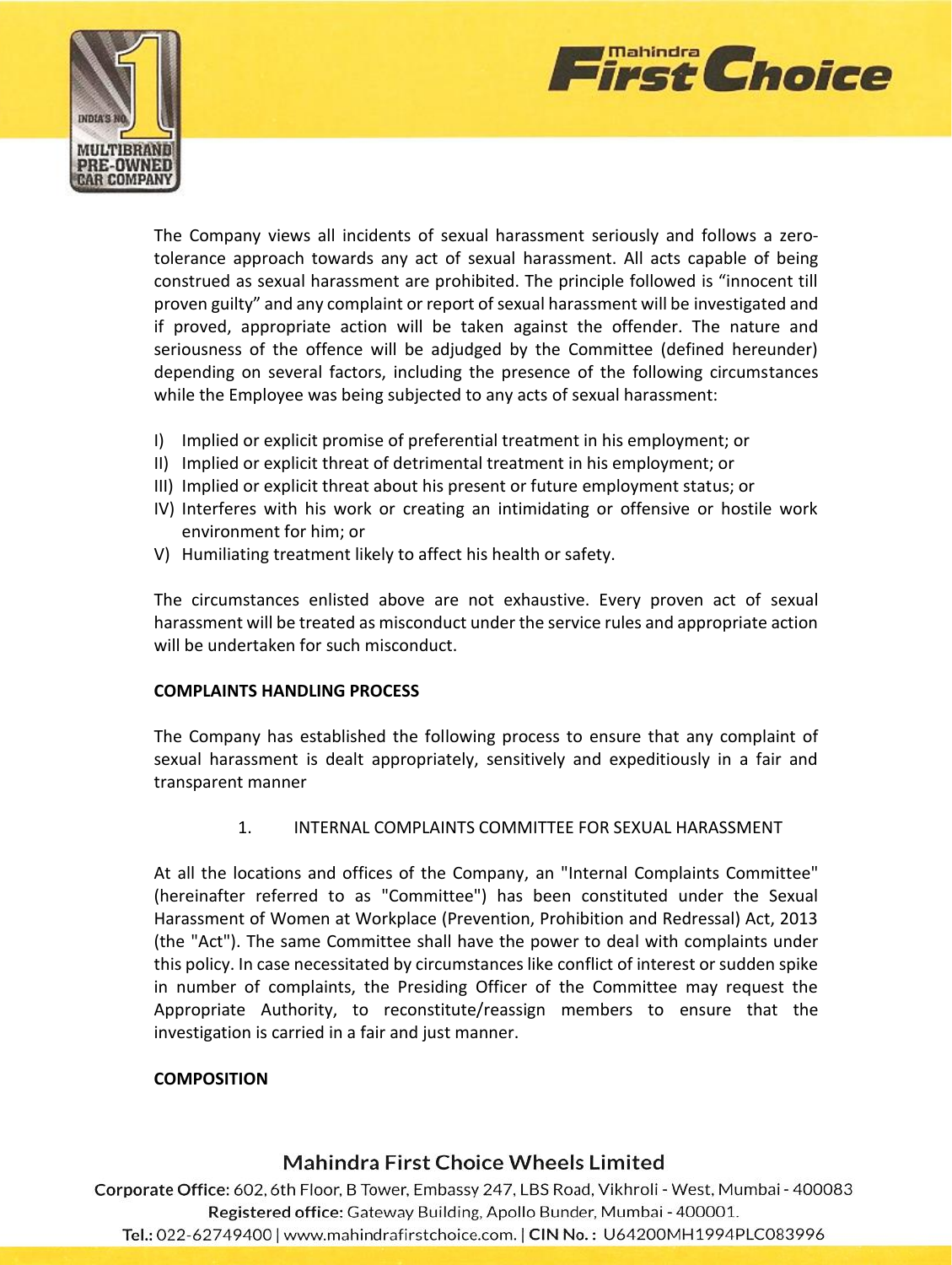



The Committee will have the following members:

| <b>Designation</b>       | <b>Number</b>    | <b>Qualification</b>                       |
|--------------------------|------------------|--------------------------------------------|
| <b>Presiding Officer</b> |                  | Senior level woman employee                |
| <b>Members</b>           | At least 4       | Senior Employees of the Company            |
|                          | (2 Females and 2 |                                            |
|                          | Males)           |                                            |
| External member          |                  | A member from an NGO or association or     |
|                          | 1                | a person familiar with the issues relating |
|                          |                  | to sexual harassment                       |

The names of the members of each Committee will be announced by the Appropriate Authority.

The names and contact details of the relevant Committee members will be displayed at each workplace.

### **QUORUM**

The quorum for conducting inquiry in each complaint shall be three as below:

| <b>Committee Member</b>  | Participation in every meeting                                    |
|--------------------------|-------------------------------------------------------------------|
| <b>Presiding Officer</b> | Mandatory                                                         |
| <b>Members</b>           | Three employee members to be selected by the Presiding<br>Officer |
| External member          | As deemed necessary by the Presiding Officer                      |

### **TERM OF OFFICE**

Each member will hold office for three years only in a Committee from the date of appointment. They will be eligible for reappointment in the same or another Committee at the discretion of the Appropriate Authority.

### **RECUSAL**

If upon receipt of a complaint or at any stage of the inquiry it is comes to light that either the complainant or respondent is related to any of the Committee member or is working

# **Mahindra First Choice Wheels Limited**

Corporate Office: 602, 6th Floor, B Tower, Embassy 247, LBS Road, Vikhroli - West, Mumbai - 400083 Registered office: Gateway Building, Apollo Bunder, Mumbai - 400001.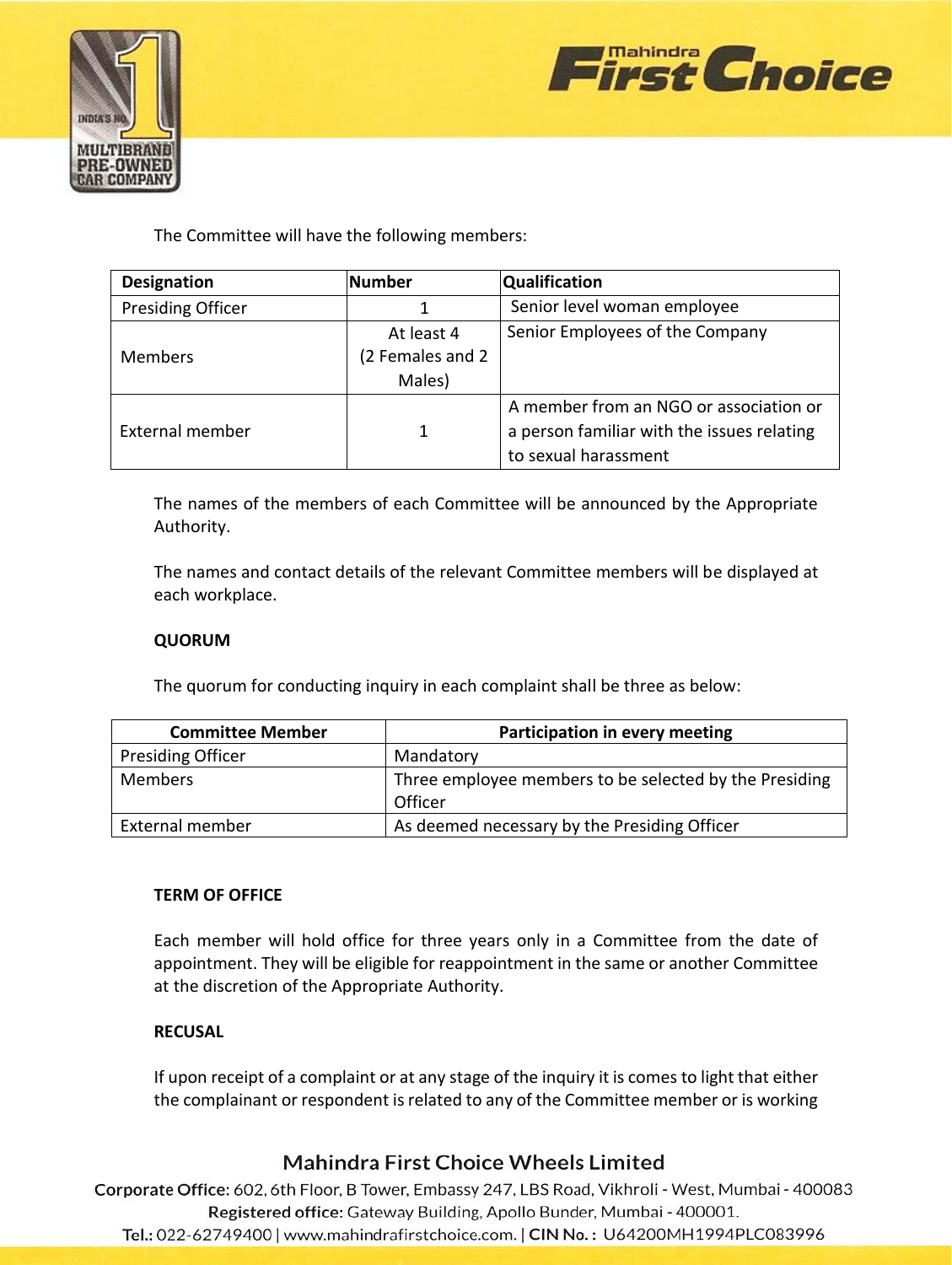



in the same chain of command or has any conflict of interest in any other manner, the Presiding Officer shall select the quorum without the member having conflict of interest. In case it is not possible to do so by reason of the person in conflict being the Presiding Officer herself or the external member or the number of members in conflict being such that quorum cannot be formed, the Presiding Officer shall inform the Appropriate Authority, who shall then appoint suitable members for inquiring into the complaint.

### **CODE OF CONDUCT FOR ICC MEMBERS**

To effectively address workplace sexual harassment complaints in a completely unbiased manner, the ICC is expected to:

- 1. Have complete knowledge of the Organizational Policy on Sexual Harassment
- 2. The ICC members are expected to uphold the policy not only for execution, but also in their day to day demeanour at workplace and beyond.
- 3. Investigate the main issues in the complaint based on the information gathered
- 4. Treat the complainant and the accused with full respect.
- 5. Do not pre-judge. No person is right or wrong till the inquiry is complete and a decision is taken. It should reflect in the language and words used by ICC members during and outside of the inquiry.
- 6. Ensure both the parties are aware of the process of investigation and redressal as well as their rights and responsibilities within it
- 7. Ensure that interim findings before conclusion are prepared and shared with parties to enable them to make their representation
- 8. Prepare a comprehensive report with findings, testimonies and recommendations
- 9. Refrain from getting aggressive, interrupting or insisting on a graphical description of the event
- 10. Show empathy, respect, fairness, receptivity and complete attention towards the parties both in conduct and spirit
- 11. Do all such things as are necessary to ensure that all steps are taken necessary for parties, to ensure that they are given a reasonable opportunity to present their case and defend themselves so that no prejudice is caused to either of the parties
- 12. Accept that each member could have independent views based on the evidence. Try to come to a common convergence based on facts highlighted during the enquiry – do not influence or coerce each other to agree to a viewpoint. Any of ICC members can finally have and record a "Dissenting View" as well in the final report.
- 13. Copies of proceeding are given to parties and acknowledgment obtained on a day to day basis.
- 14. Abstain from discussing regarding the complaint amongst the fellow ICC Members in the presence of the Complainant or the Respondent

# **Mahindra First Choice Wheels Limited**

Corporate Office: 602, 6th Floor, B Tower, Embassy 247, LBS Road, Vikhroli - West, Mumbai - 400083 Registered office: Gateway Building, Apollo Bunder, Mumbai - 400001.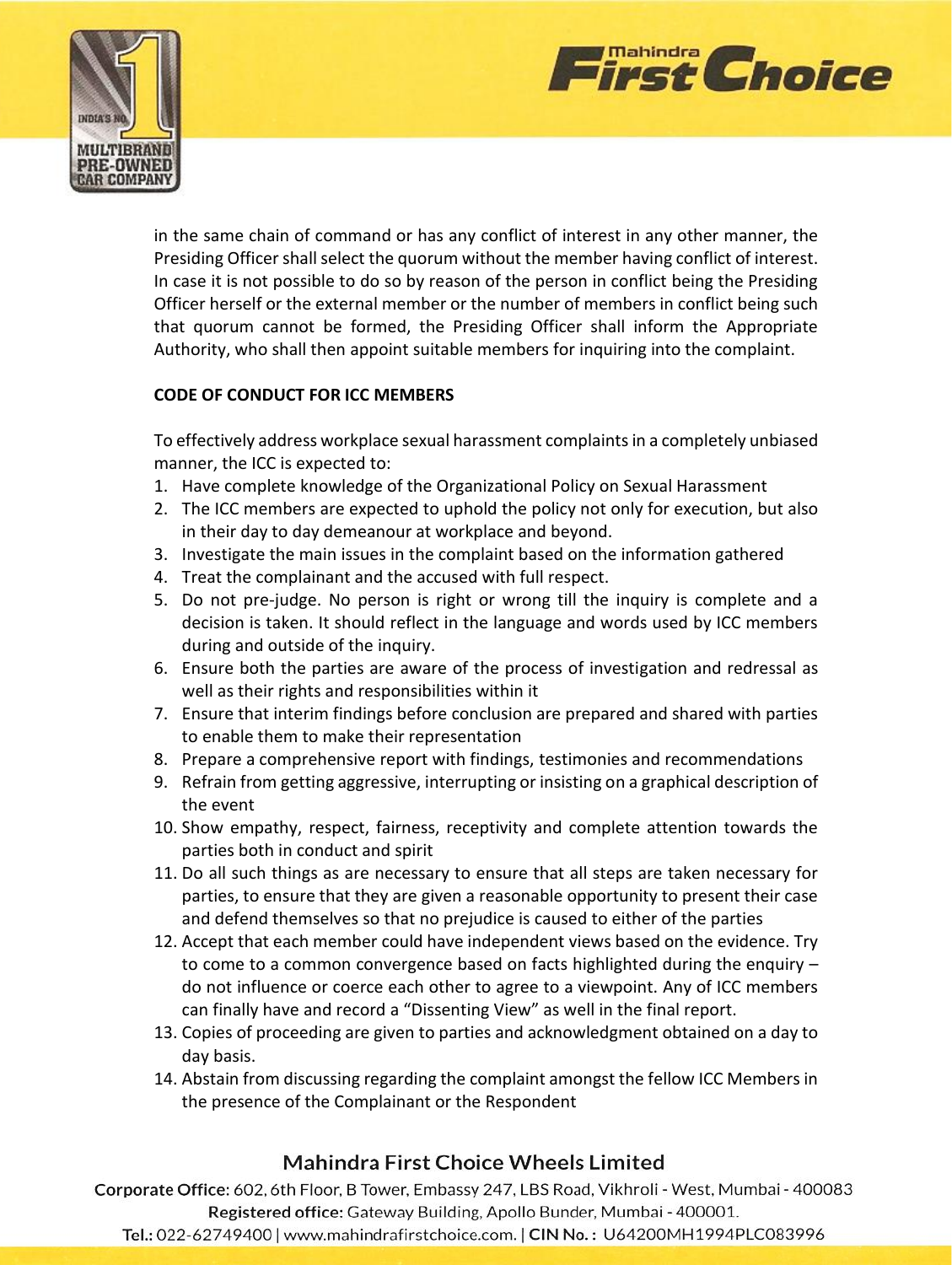



- 15. Refrain from coaching, guiding or influencing the Witnesses, the Complainant or the Respondent during or outside of the enquiry
- 16. Ensure that the details of the complaint are not shared with anyone in the organization or outside apart from relevant people in the hierarchy who have a direct role to play in the process.
- 17. During a redressal process, the Complaints Committee is required to ensure confidentiality of the case, non-retaliation / intimidation by the other party and recommend interim measures as needed to conduct a fair inquiry.
- 18. FOR EXTERNAL MEMBER: Cannot solicit or do any business with any part of the organization (including trainings).

### **LODGING COMPLAINTS OF SEXUAL HARASSMENT**

Any Employee who experiences sexual harassment at the Workplace must file a complaint in writing to the respective Committee within 3 months from the date of the last incident. However, this time limit may be extended by the Committee by another 3 months if there are reasons, justifications or circumstances which, in their opinion, had prevented him from filing the complaint. In the event of the physical incapacity of the Non-Female Employee, then a complaint may be filed by his relative or friend or his coworker or any person who has knowledge of the incident, with the written consent of the Employee. In the event of the mental incapacity of the Employee, then a complaint may be filed by his relative or friend or a special educator or a qualified psychiatrist or psychologist or the guardian or authority under whose care he is receiving treatment or care or any person who has knowledge of the incident jointly with his relative or friend or a special educator or qualified psychiatrist or psychologist or guardian or authority under whose care he is receiving treatment or care. In case the Employee for any other reason is unable to make a complaint, a complaint may be filed by any person who has knowledge of the incident, with his written consent. In case the Non-Female Employee is dead, a complaint may be filed by any person who has knowledge of the incident with the written consent of his legal heir.

If the Committee arrives at a conclusion that the complaint is barred by time, it shall not proceed further with the complaint and shall forward the same to Group HR for necessary inquest under the Code of Conduct.

#### **SETTLEMENT**

After filing the said complaint, if the aggrieved Employee so requests, before initiating an inquiry, the Committee may settle the matter through conciliation, provided that no monetary settlement shall be made as a basis of such conciliation. If such a settlement

## **Mahindra First Choice Wheels Limited**

Corporate Office: 602, 6th Floor, B Tower, Embassy 247, LBS Road, Vikhroli - West, Mumbai - 400083 Registered office: Gateway Building, Apollo Bunder, Mumbai - 400001.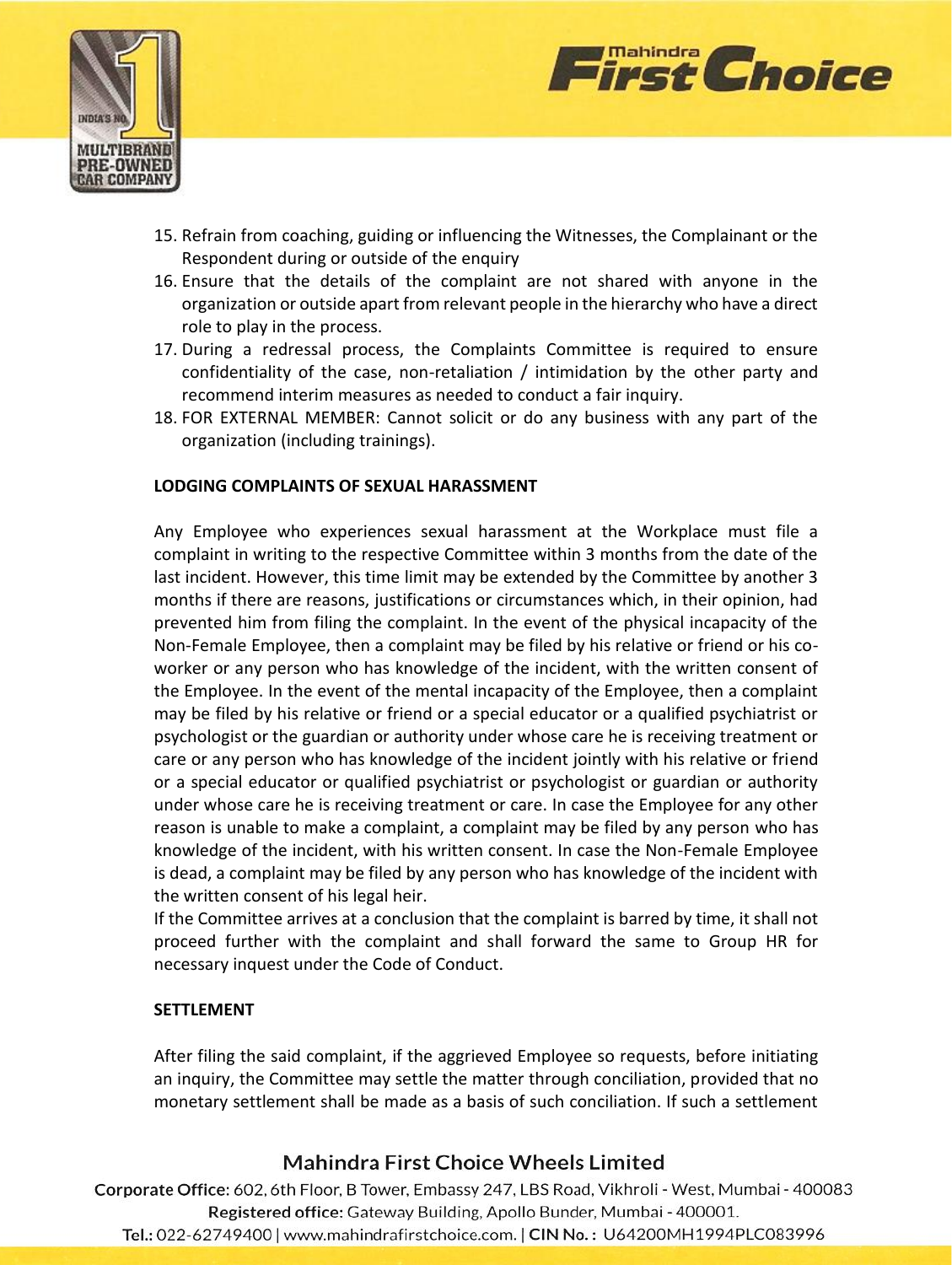



is reached, the Committee will record the settlement and action will be taken by the Company as specified in the recommendation. Copies of the settlement will also be provided to the Employee and the respondent. If a settlement is arrived at, no further inquiry will be conducted by the Committee, unless the terms of settlement have not been complied with.

### **INQUIRY**

- 1. If the Employee does not request for a settlement then, on receipt of such a complaint, the Committee will immediately arrange to fully investigate all relevant details of the matter
- 2. The committee shall inquire into the complaint in accordance with the Principles of Natural Justice
- 3. Both parties will be given reasonable opportunity to be heard by the Committee. A copy of the findings shall also be given to both parties to enable them to make representations against the findings before the Committee
- 4. The Presiding officer will ensure that day to day proceeding are handed over to the parties and due acknowledgement obtained thereon
- 5. This inquiry will be completed within 90 days. Further, within 10 days of completion of the inquiry, the Committee will formally record the result of the inquiry and forward its recommendation for appropriate action to the concerned officers of the Company who will act upon the recommendation within 60 days
- 6. A copy of the final report will be made available to both parties

### **INTERIM RELIEF**

During the pendency of an inquiry, the complainant may submit a written request to the Committee for any of the following as an interim measure of relief:

- 1. Transfer the Employee or the respondent to any other workplace, or
- 2. Grant leave to the Employee up to a period of 3 months, in addition to his normal leave entitlement, or
- 3. Restrain the respondent from assessing the Employee's or the complainant's work performance, or
- 4. Grant such other relief as may be appropriate

The Committee will consider the same in the facts and circumstances of the case and decide as to the necessity of such relief. If the Committee recommends to the Company any of the above actions, Company shall carry out the same and inform the Committee.

# **Mahindra First Choice Wheels Limited**

Corporate Office: 602, 6th Floor, B Tower, Embassy 247, LBS Road, Vikhroli - West, Mumbai - 400083 Registered office: Gateway Building, Apollo Bunder, Mumbai - 400001.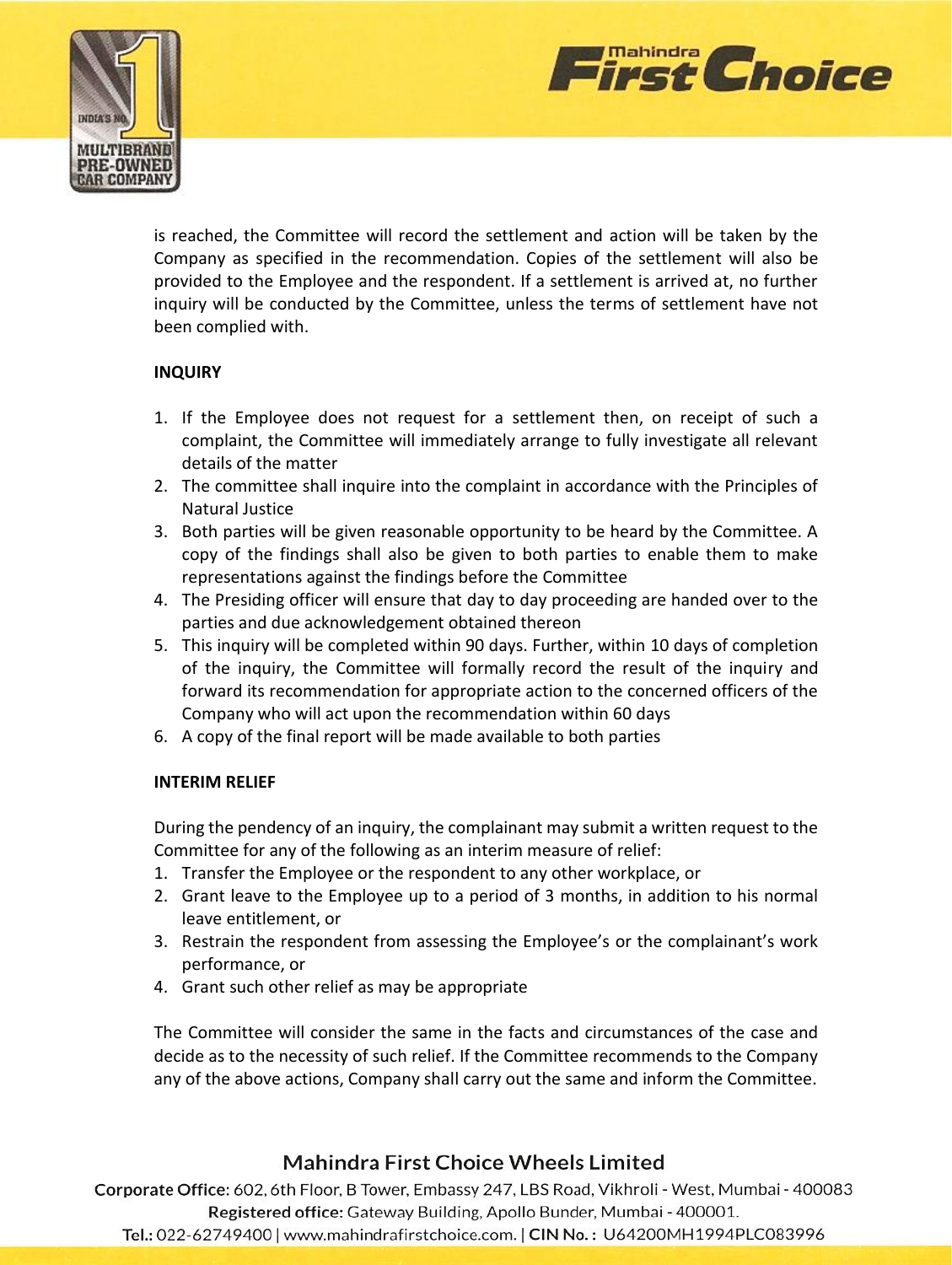



### **POWER OF THE COMMITTEE FOR CONDUCTING AN INQUIRY**

For the purpose of conducting an inquiry into any complaint received by it from an Employee, the Committee may:

- 1. Summon and enforce the attendance of any person and examine him / her on oath
- 2. Require the discovery and production of documents; and
- 3. Perform or require performance of any other such act which may be prescribed under the process

### **ACTION AGAINST THE OFFENDER**

Committee may recommend such action necessary to meet the ends of justice as it deems fit, including but not limited to such disciplinary action as may be specified in the terms of employment of the offender (s), based on the circumstances and seriousness of the offence

### **INVOCATION OF INDIAN PENAL CODE**

If the Employee chooses to file a complaint in relation to the offence under the Indian Penal Code or any other applicable law, the Company will provide such assistance to him as he may require. Furthermore, the Company may also cause to initiate action, under the Indian Penal code or any other applicable law, against the offender. If the offender is an employee of a different entity/organization/company, then if the Employee so desires, the Company will cause to initiate action in the workplace at which the incident of sexual harassment took place.

### **FRIVOLOUS OR MALICIOUS COMPLAINTS**

Where the Committee arrives at a conclusion that the allegation against the offender is malicious or the complainant has made the complaint knowing it to be false or has produced any forged or misleading document, then the same will be viewed very seriously by the Company and appropriate action will be taken against such complainant.

### **CONFIDENTIALITY**

Any complaints or incidents reported under this policy shall be treated with all possible care, sensitivity and discretion and any information pertaining to the contents of the complaint, the identity and addresses of the Employee, respondent and witnesses, any information relating to conciliation and inquiry proceedings, recommendations of the

# Mahindra First Choice Wheels Limited

Corporate Office: 602, 6th Floor, B Tower, Embassy 247, LBS Road, Vikhroli - West, Mumbai - 400083 Registered office: Gateway Building, Apollo Bunder, Mumbai - 400001. Tel.: 022-62749400 | www.mahindrafirstchoice.com. | CIN No.: U64200MH1994PLC083996